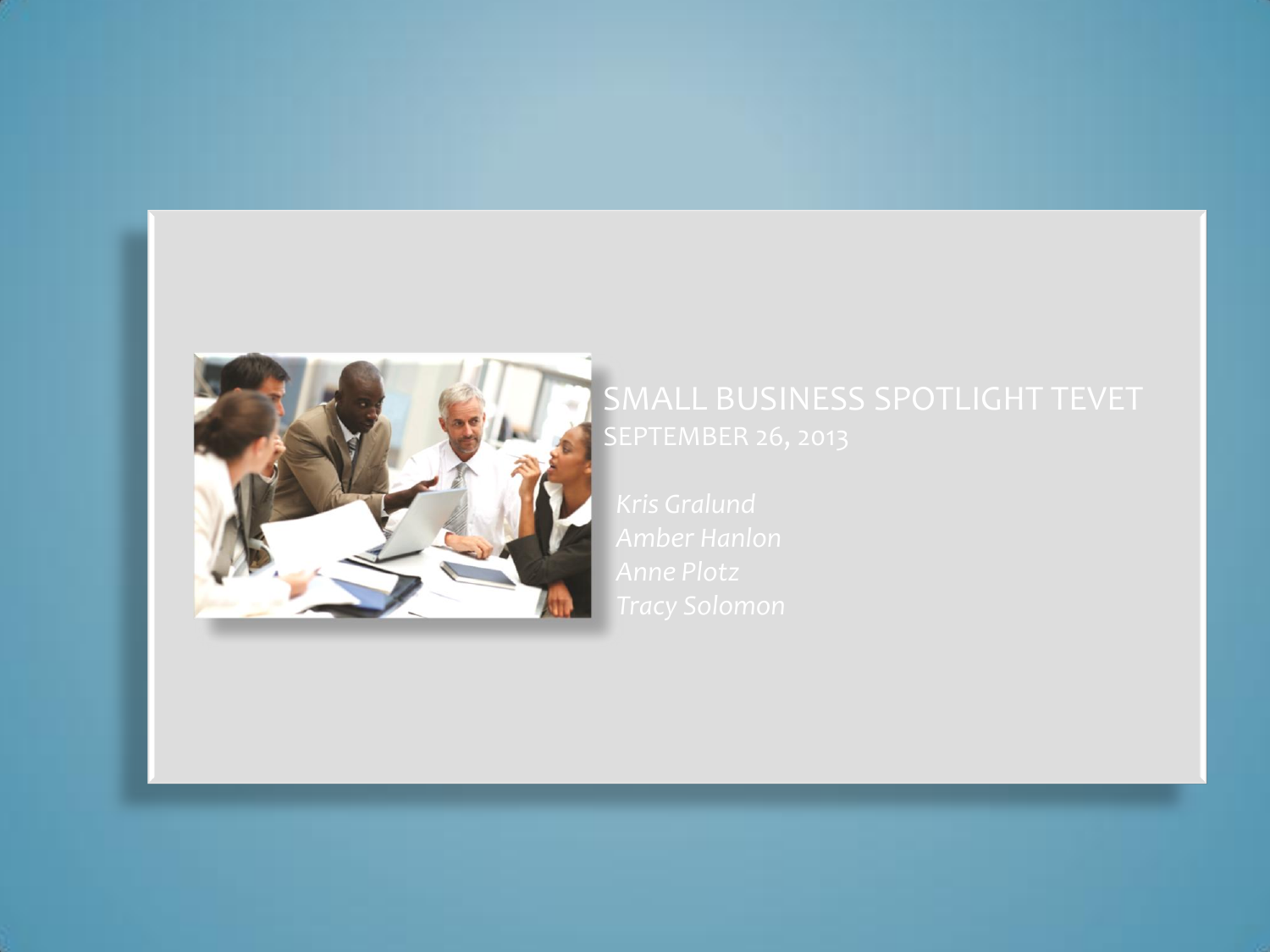## SMALL BUSINESS PROFILE – TEVET LLC



100% owned and operated by a third generation, Service-Disabled Veteran.

#### *TEVET = Test Equipment Veteran*

- *Grow business while maintaining small business status*
- *Be the premier technology solutions provider to the Federal Government and their prime contractors by delivering with excellence through a world class team, innovation, service and systems*
- *FY12: \$3M spend in 4 of 6 diversity categories: SB / VOSB / SDVOSB / HUBZ*
- *FY12 revenue: \$65M*
- *FY13 revenue forecast: \$82M*
- *Replaced previous T&M provider due to poor business management*

*"TEVET offers a significant value. It's called excellent customer service. From the front end to the delivery of ordered products, this excellence allows me to better service my internal customer."*

-Cory Wilcox, Buyer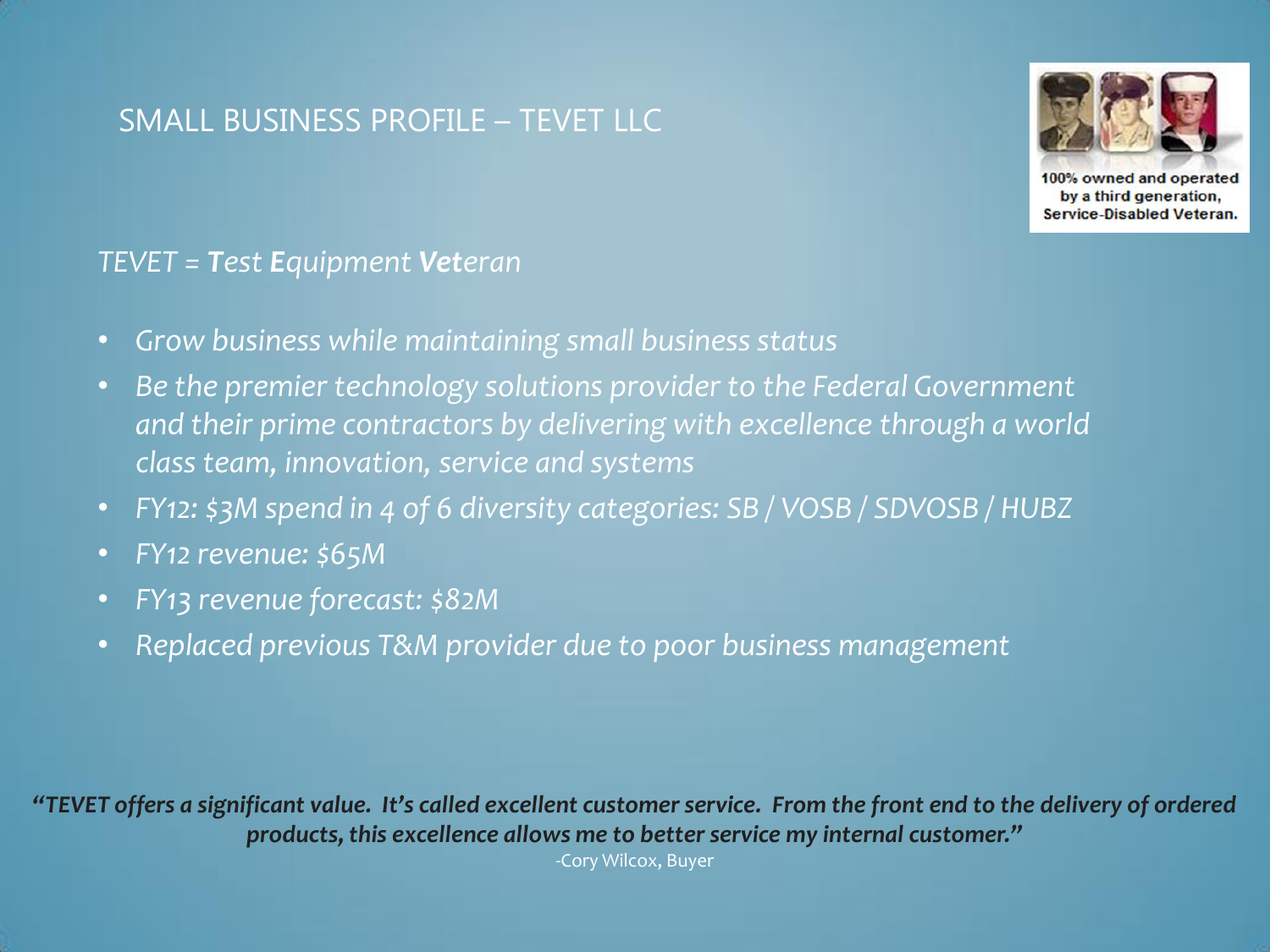#### BEGINNING STATE

- *TEVET replaced previous T&M provider due to poor business management* 
	- *Expedited onboarding due to urgent needs*
	- *Initial focus on impending spend, now looking to broaden capabilities*
- *SDVOSB / HUBZ fills critical SB categories*
- *TEVET recognized critical business needs*
	- *Desire to improve processes*
	- *Development of strategic plan*
	- *Focus on organizational development*
	- *Enhanced management team*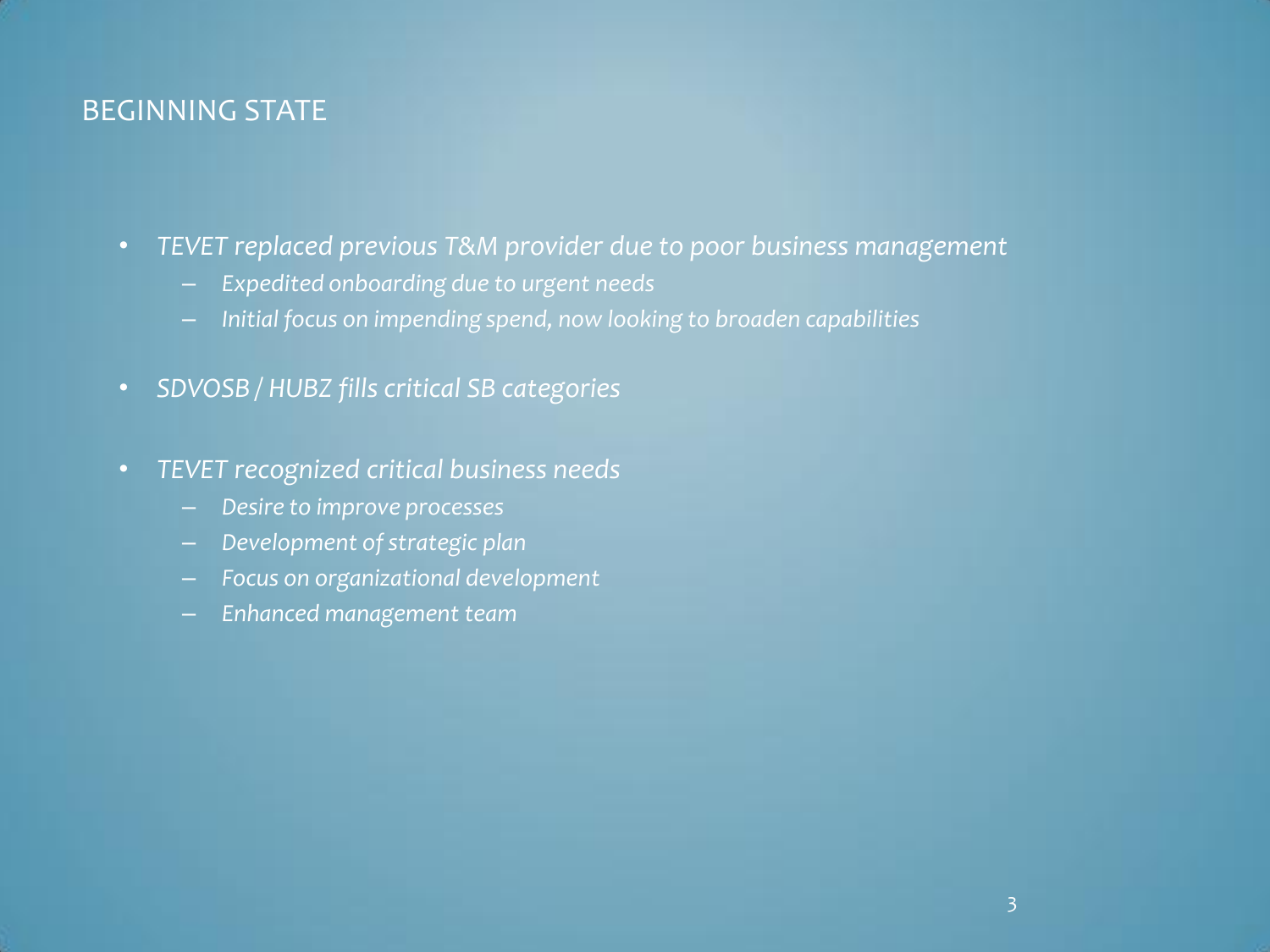# CURRENT **STATE**

- *Progress made to date*
	- *Mentor-Protégé Agreement approved November 2012*
		- *LEAN Value Stream Map (reduced order process MCT by 42.2%)*
		- *Employee engagement survey and interviews*
		- *Real Colors workshop (Towers Watson)*
		- *Worked with TEVET team to develop vision and mission*
		- *Worked with TEVET team to identify wildly important goals*
		- *Employee incentive plan*
		- *Defined performance metrics*
	- *Subcontracts from RC to TEVET doubled FY12 to FY13*
	- *Increased internal teams utilizing TEVET*
	- *TEVET named #777 on the 2013 Inc. 5000's Fastest Growing Companies*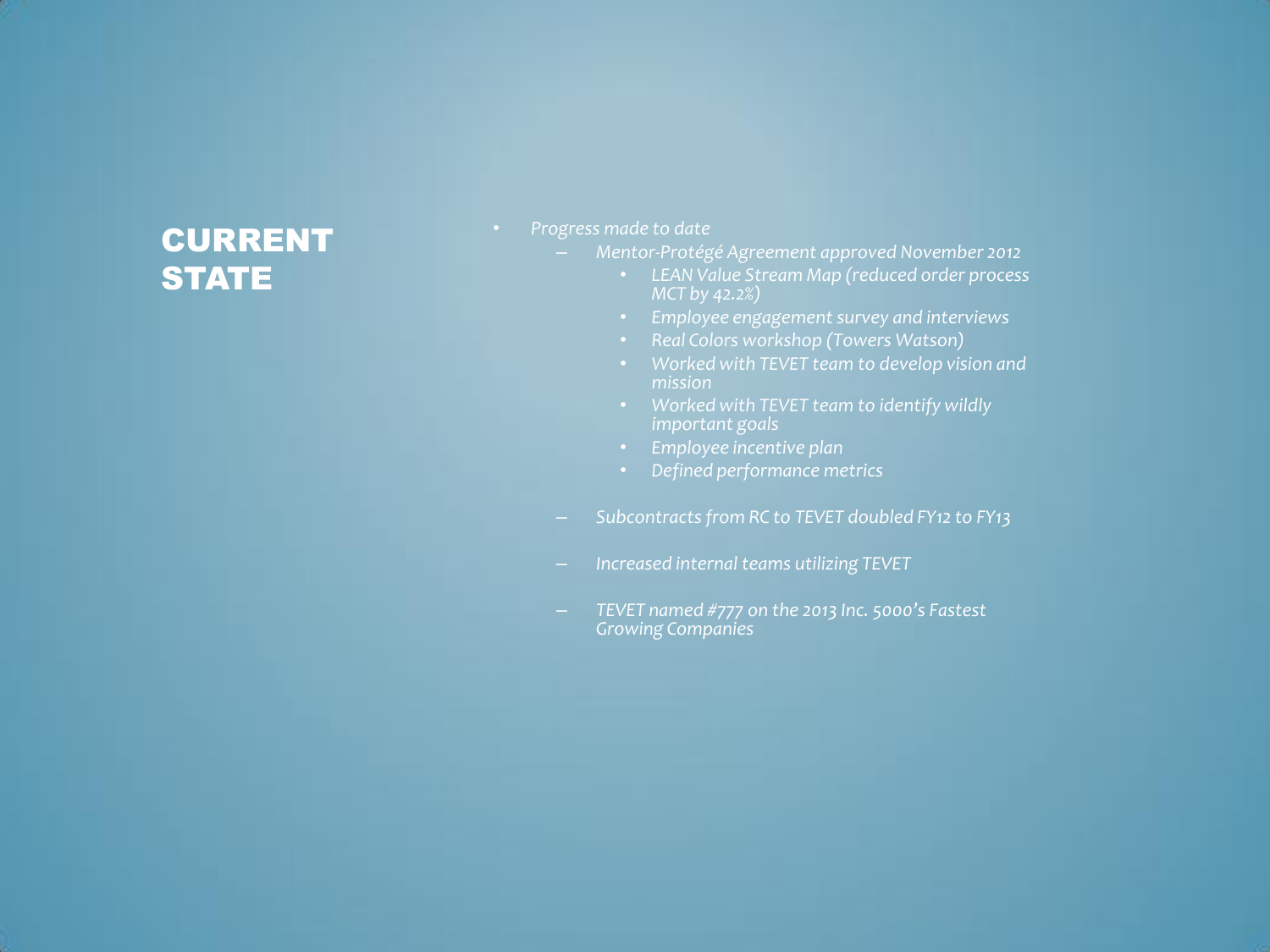# FUTURE STATE

| Goal                                             | <b>Benefit</b>                                                        |
|--------------------------------------------------|-----------------------------------------------------------------------|
| <b>Develop Sales Strategy</b>                    | Long term business growth                                             |
| Develop & Implement Talent Mgmt Strategy & Tools | World class team to better serve<br>customers                         |
| <b>Create &amp; Document Lean Processes</b>      | Increase efficiencies, reduce costs                                   |
| Create & Integrate System Improvements           | Increase efficiencies; added value to<br>customers                    |
| Create & Implement Employee Training Plan        | World class team to better serve<br>customers                         |
| Develop & Leverage Management Tools              | Increase efficiencies, reduce costs                                   |
| Develop & Implement Account Mgmt                 | Long term business growth                                             |
| Be the Preeminent Supplier of Test Equipment     | Win, win, win for customers, vendors<br>and long term business growth |

5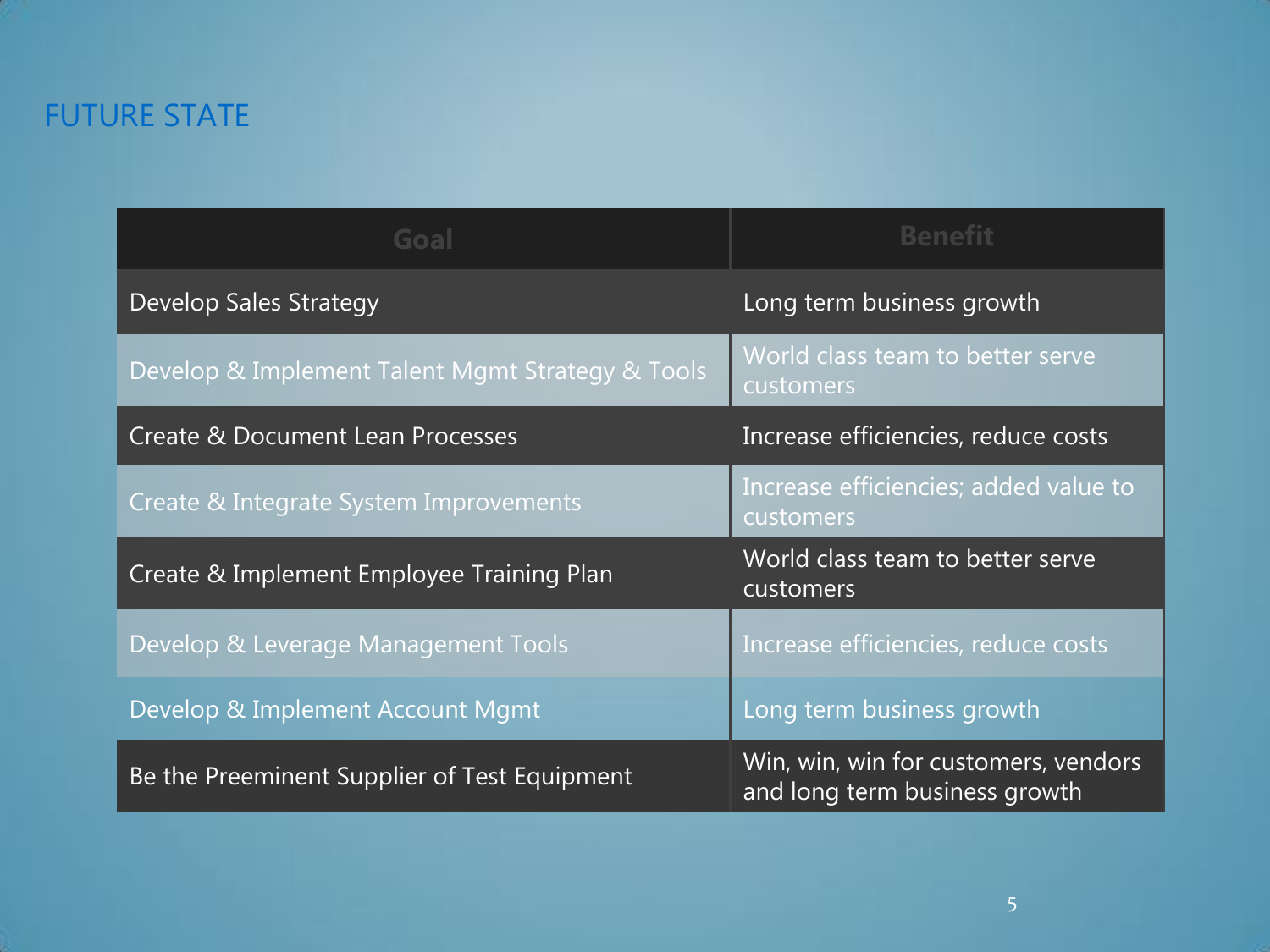### **BENEFITS**

- Rockwell Collins
	- Stable, efficient supplier with reduced costs and improved performance
	- Small business credits in key categories

#### • TEVET

- Value add to customers
- Long term business growth
- Highly skilled, world class workforce
- Increase efficiencies, reduce costs
- Consistent exceeding of customer expectations